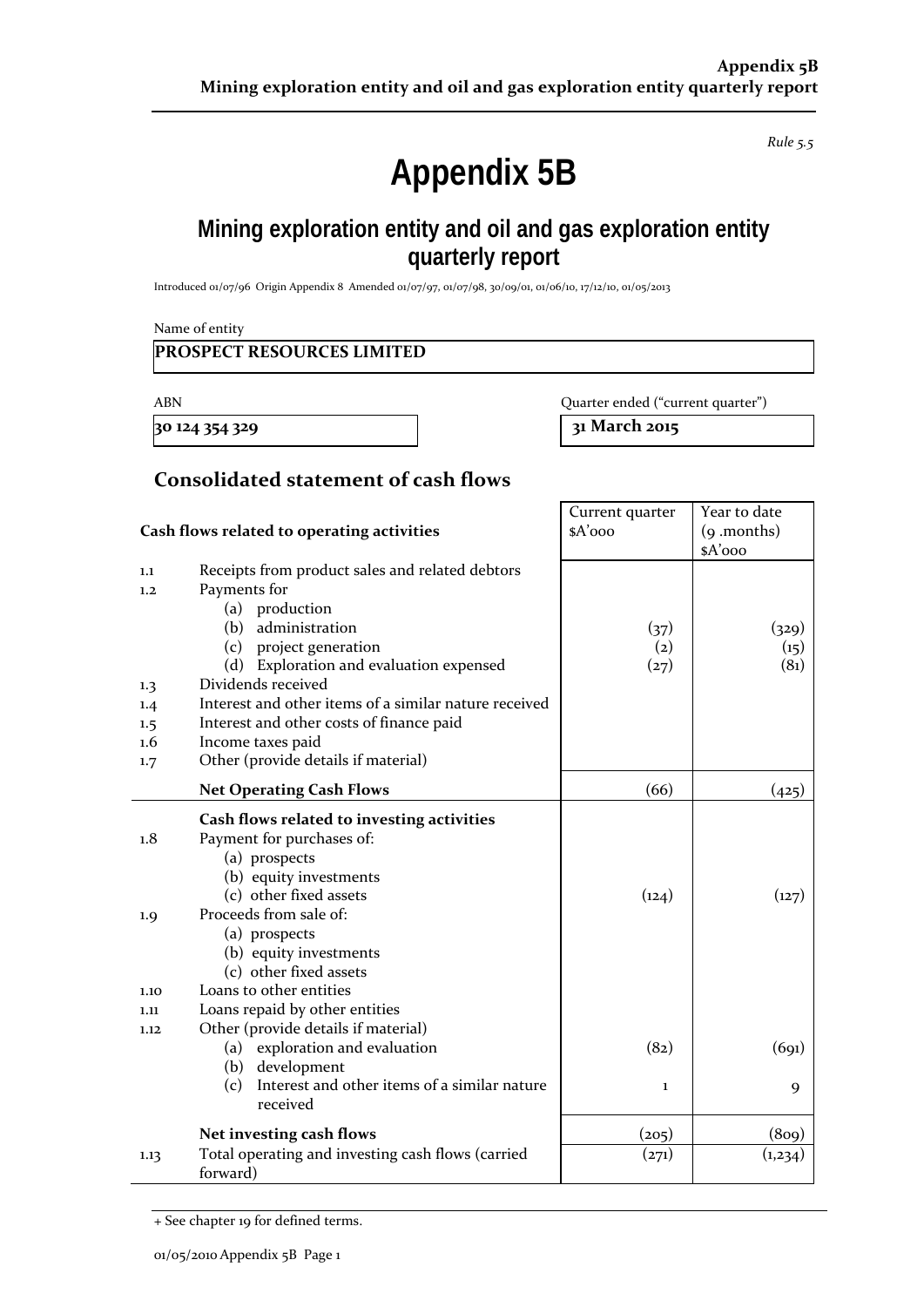| 1.13 | Total operating and investing cash flows                     | (271) | (1,234) |
|------|--------------------------------------------------------------|-------|---------|
|      | (brought forward)                                            |       |         |
|      |                                                              |       |         |
|      | Cash flows related to financing activities                   |       |         |
| 1.14 | Proceeds from issues of shares, options, etc.                | 104   | 1,183   |
| 1.15 | Proceeds from sale of forfeited shares                       |       |         |
| 1.16 | Proceeds from borrowings (related party)                     |       |         |
| 1.17 | Repayment of borrowings                                      |       |         |
| 1.18 | Dividends paid                                               |       |         |
| 1.19 | Other (provide details if material)                          |       |         |
|      | Proceeds from share applications not issued                  | (104) |         |
|      | Cost of issue of shares, options<br>$\overline{\phantom{a}}$ | (8)   | (87)    |
|      | Net financing cash flows                                     | (8)   | 1,096   |
|      |                                                              |       |         |
|      | Net increase (decrease) in cash held                         | (279) | (138)   |
|      |                                                              |       |         |
| 1.20 | Cash at beginning of quarter/year to date                    | 469   | 304     |
| 1.21 | Exchange rate adjustments to item 1.20                       | 16    | 40      |
| 1.22 | Cash at end of quarter                                       | 206   | 206     |

### **Payments to directors of the entity, associates of the directors, related entities of the entity and associates of the related entities**

|      |                                                                  | Current quarter<br>$A'$ ooo |
|------|------------------------------------------------------------------|-----------------------------|
| 1.23 | Aggregate amount of payments to the parties included in item 1.2 | 14                          |
| 1.24 | Aggregate amount of loans to the parties included in item 1.10   | -                           |

1.25 Explanation necessary for an understanding of the transactions

Rent and consulting fees

#### **Non‐cash financing and investing activities**

2.1 Details of financing and investing transactions which have had a material effect on consolidated assets and liabilities but did not involve cash flows

2.2 Details of outlays made by other entities to establish or increase their share in projects in which the reporting entity has an interest

<sup>+</sup> See chapter 19 for defined terms.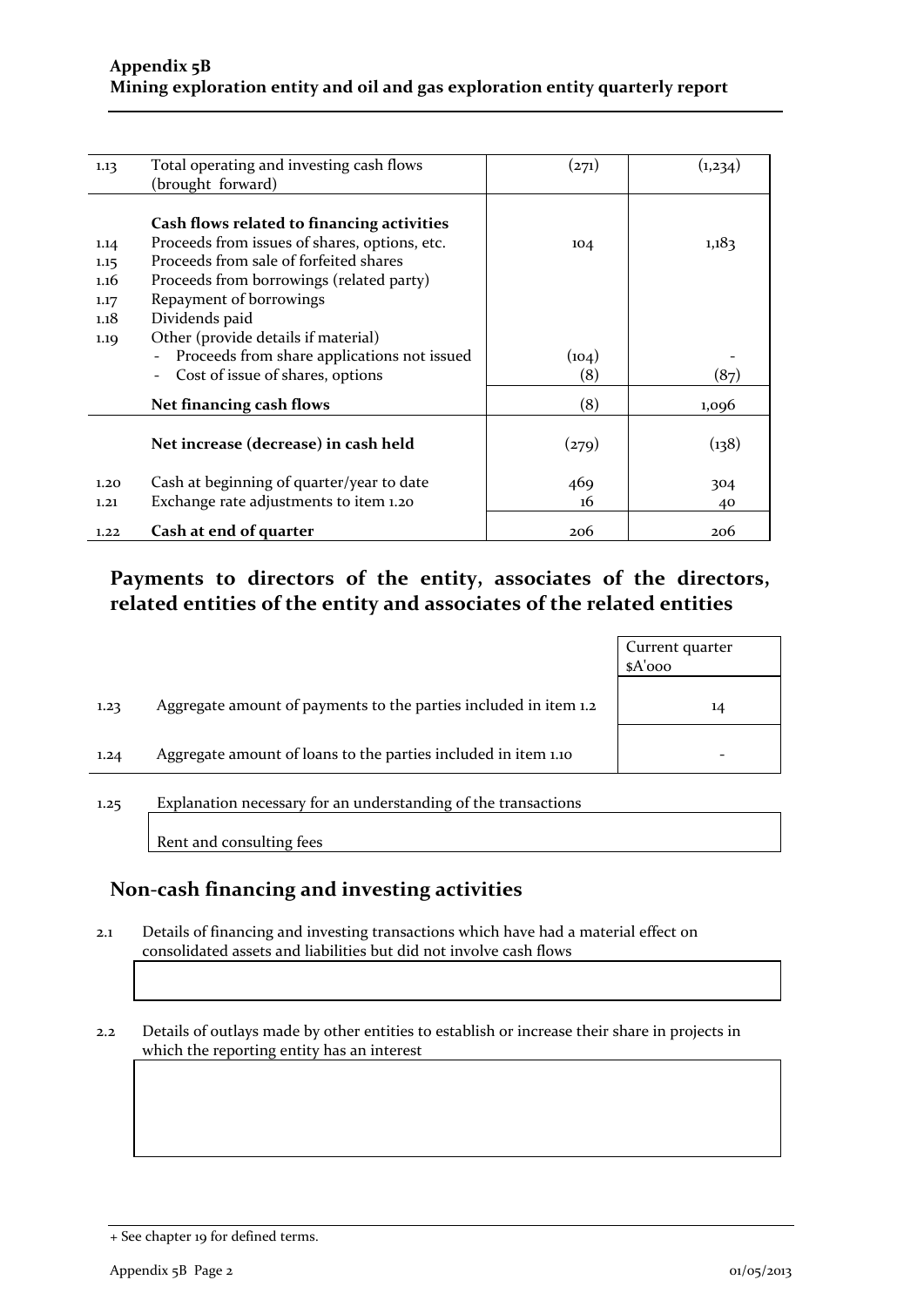#### **Financing facilities available**

*Add notes as necessary for an understanding of the position.*

|     |                             | Amount available<br>$A'$ 000 | Amount used<br>$A'$ 000 |
|-----|-----------------------------|------------------------------|-------------------------|
| 3.1 | Loan facilities             |                              |                         |
| 3.2 | Credit standby arrangements |                              |                         |

## **Estimated cash outflows for next quarter**

|     |                            | $A'$ 000 |
|-----|----------------------------|----------|
| 4.1 | Exploration and evaluation | 88       |
| 4.2 | Development                |          |
| 4.3 | Production                 |          |
| 4.4 | Administration             | 115      |
|     | <b>Total</b>               | 203      |
|     |                            |          |

### **Reconciliation of cash**

|     | Reconciliation of cash at the end of the quarter (as<br>shown in the consolidated statement of cash flows)<br>to the related items in the accounts is as follows. | Current quarter<br>$A'$ 000 | Previous quarter<br>$A'$ 000 |
|-----|-------------------------------------------------------------------------------------------------------------------------------------------------------------------|-----------------------------|------------------------------|
| 5.1 | Cash on hand and at bank                                                                                                                                          | 6                           | 8                            |
| 5.2 | Deposits at call                                                                                                                                                  | 147                         | 283                          |
| 5.3 | Bank overdraft                                                                                                                                                    |                             |                              |
| 5.4 | Other (provide details)                                                                                                                                           |                             |                              |
|     | USDs at bank                                                                                                                                                      | 53                          | 74                           |
|     | Deposits on trust                                                                                                                                                 |                             | 104                          |
|     | Total: cash at end of quarter (item 1.22)                                                                                                                         | 206                         | 469                          |

<sup>+</sup> See chapter 19 for defined terms.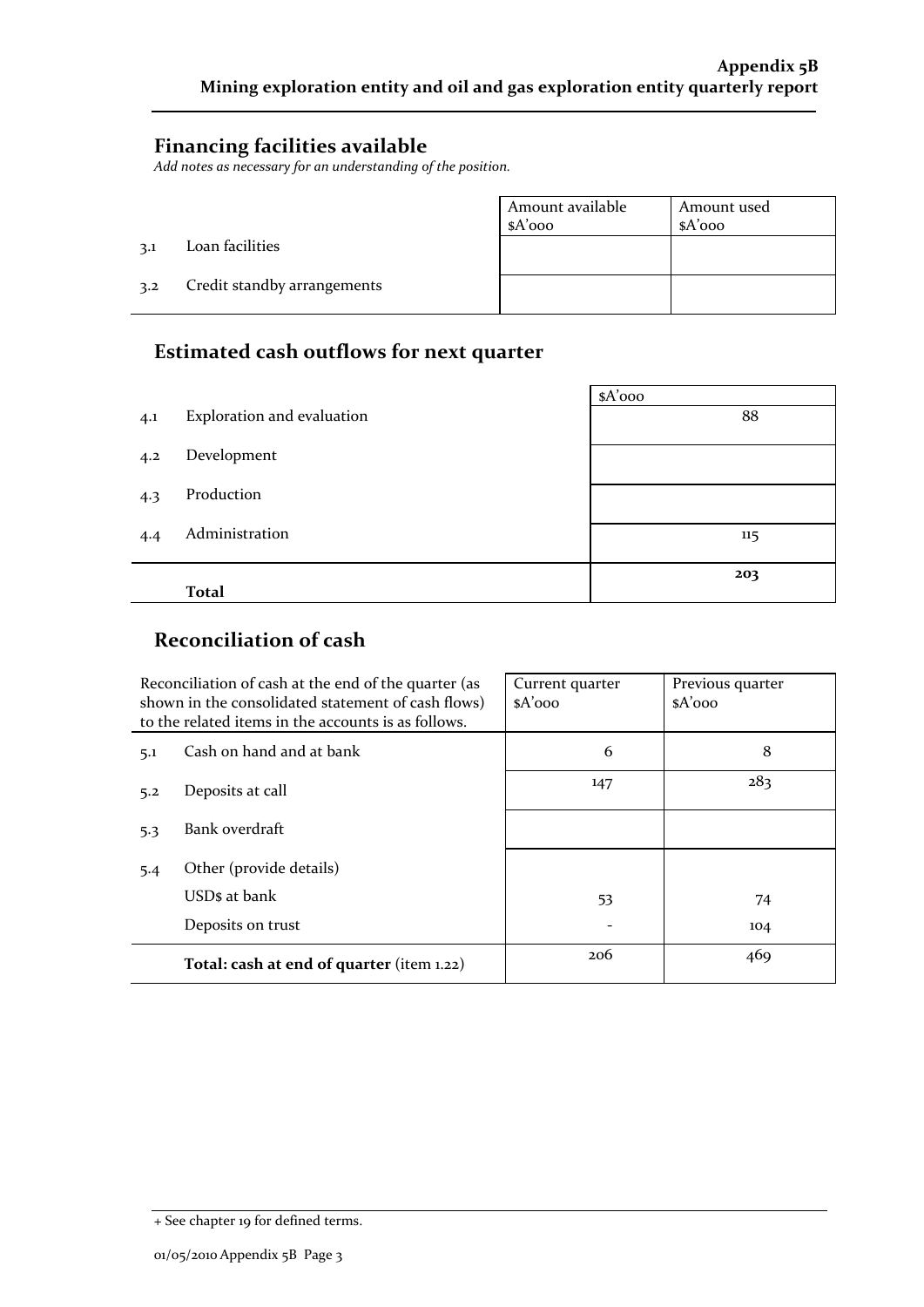### **Changes in interests in mining tenements and petroleum tenements**

|     |                                                                                                   | Tenement<br>reference<br>and<br>location | Nature of interest<br>(note (2)) | Interest at<br>beginning<br>of quarter | Interest at<br>end of<br>quarter |
|-----|---------------------------------------------------------------------------------------------------|------------------------------------------|----------------------------------|----------------------------------------|----------------------------------|
| 6.1 | Interests in mining<br>tenements and<br>petroleum tenements<br>relinquished, reduced<br>or lapsed |                                          | No changes                       |                                        |                                  |
| 6.2 | Interests in mining<br>tenements and<br>petroleum tenements<br>acquired or increased              |                                          | No changes                       |                                        |                                  |

Refer to Quarterly Activities Report for schedule of tenements held.

#### **Issued and quoted securities at end of current quarter**

*Description includes rate of interest and any redemption or conversion rights together with prices and dates.*

|     |                                                                                                                                               | Total number | Number quoted | Issue price per<br>security (see<br>note 3) (cents) | Amount paid up<br>per security (see<br>$note$ 3) (cents) |
|-----|-----------------------------------------------------------------------------------------------------------------------------------------------|--------------|---------------|-----------------------------------------------------|----------------------------------------------------------|
| 7.1 | Preference<br><sup>+</sup> securities<br>(description)                                                                                        |              |               |                                                     |                                                          |
| 7.2 | Changes during<br>quarter<br>(a) Increases<br>through issues<br>(b) Decreases<br>through returns<br>of capital, buy-<br>backs,<br>redemptions |              |               |                                                     |                                                          |
| 7.3 | +Ordinary<br>securities                                                                                                                       | 687,424,820  | 687,424,820   | Not applicable                                      | Not applicable                                           |
| 7.4 | Changes during<br>quarter<br>(a) Increases<br>through issues<br>(b) Decreases<br>through returns<br>of capital, buy-<br>backs                 | 6,915,000    | 6,915,000     | 1.5 cents                                           | 1.5 cents                                                |
| 7.5 | <sup>+</sup> Convertible<br>debt<br>securities<br>(description)                                                                               |              |               |                                                     |                                                          |

<sup>+</sup> See chapter 19 for defined terms.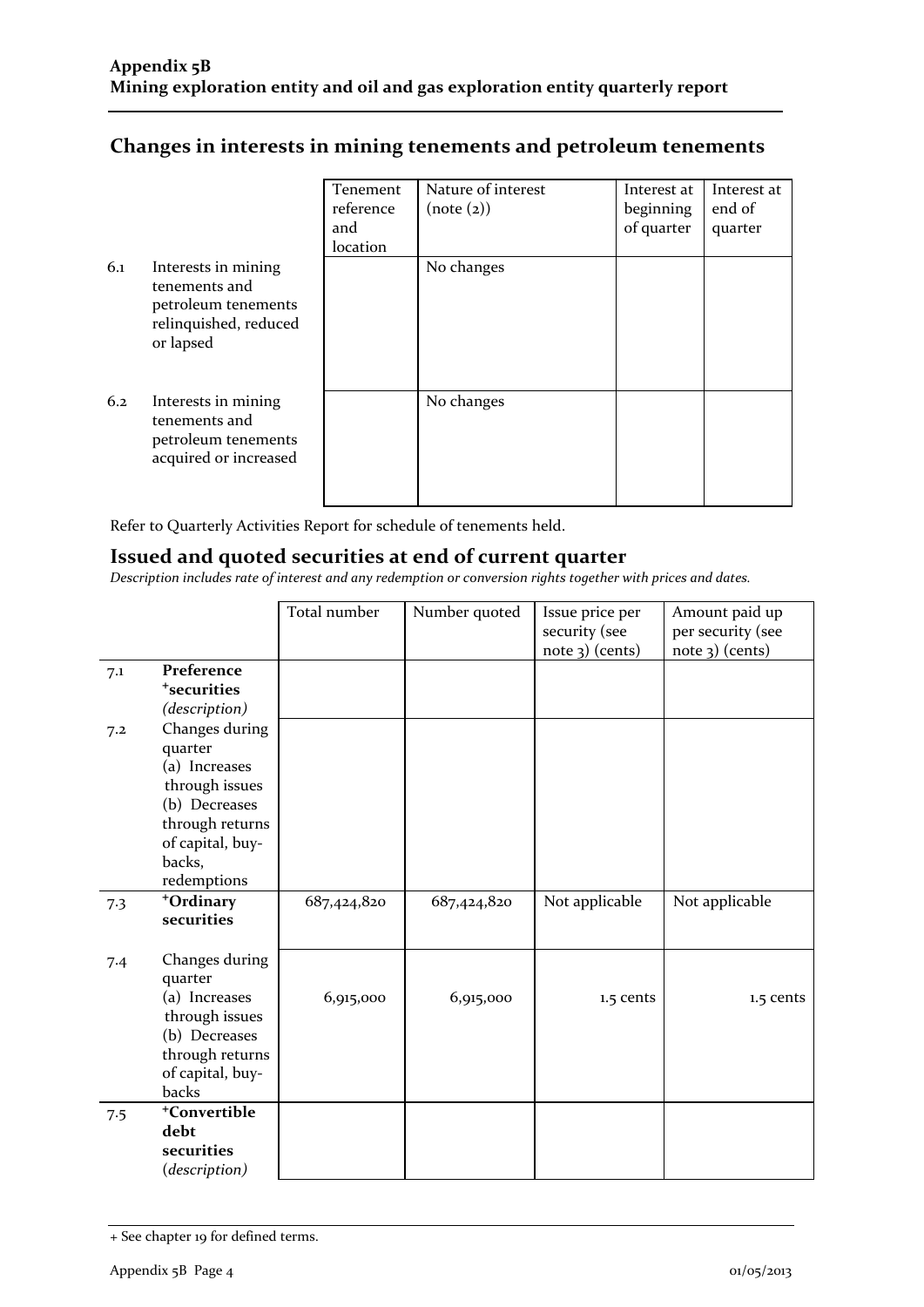#### **Appendix 5B Mining exploration entity and oil and gas exploration entity quarterly report**

| 7.6  | Changes during<br>quarter<br>(a) Increases<br>through issues<br>(b) Decreases<br>through<br>securities<br>matured,<br>converted |             |                |              |
|------|---------------------------------------------------------------------------------------------------------------------------------|-------------|----------------|--------------|
| 7.7  | Options                                                                                                                         |             | Exercise price | Expiry date  |
|      | (description and                                                                                                                | 134,500,000 | 1.5 cents      | 30 June 2015 |
|      | conversion                                                                                                                      |             |                |              |
|      | factor)                                                                                                                         |             |                |              |
|      | Issued during                                                                                                                   |             |                |              |
| 7.8  |                                                                                                                                 |             |                |              |
|      | quarter                                                                                                                         |             |                |              |
| 7.9  | Exercised                                                                                                                       |             |                |              |
|      | during quarter                                                                                                                  |             |                |              |
| 7.10 | <b>Expired during</b>                                                                                                           |             |                |              |
|      | quarter                                                                                                                         |             |                |              |
| 7.11 | <b>Debentures</b>                                                                                                               |             |                |              |
|      | (totals only)                                                                                                                   |             |                |              |
| 7.12 | Unsecured                                                                                                                       |             |                |              |
|      | notes (totals                                                                                                                   |             |                |              |
|      | only)                                                                                                                           |             |                |              |
|      |                                                                                                                                 |             |                |              |

# **Compliance statement**

- 1 This statement has been prepared under accounting policies which comply with accounting standards as defined in the Corporations Act or other standards acceptable to ASX (see note 5).
- 2 This statement does give a true and fair view of the matters disclosed.

(Director)

Sign here: Sign here: Sign here: Sign here: Sign here: Sign here: Sign here: Sign here: Sign here: Sign here: Sign here: Sign here: Sign here: Sign here: Sign here: Sign here: Sign here: Sign here: Sign here: Sign here: Si

Print name: Hugh Warner

#### **Notes**

1 The quarterly report provides a basis for informing the market how the entity's activities have been financed for the past quarter and the effect on its cash

<sup>+</sup> See chapter 19 for defined terms.